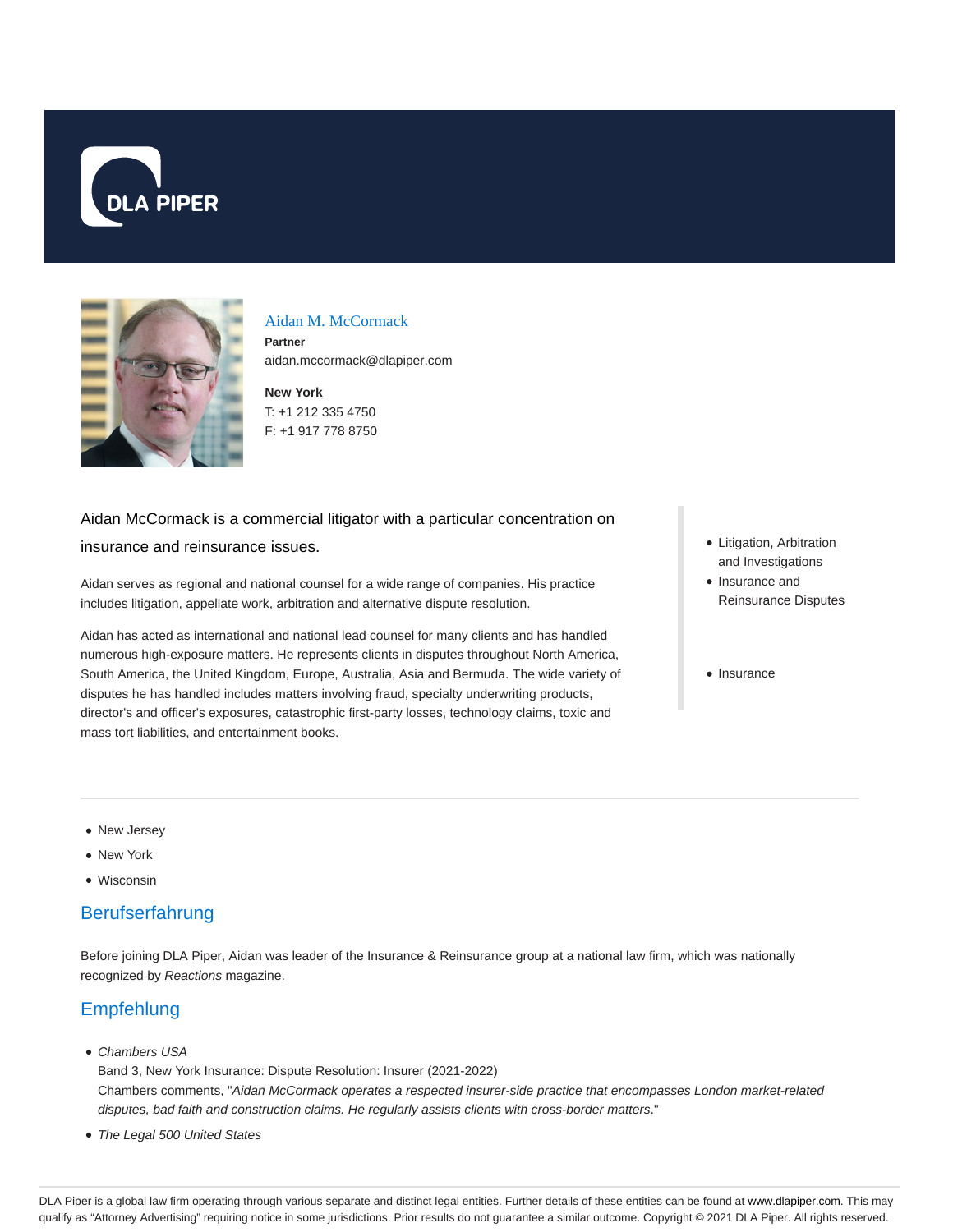Recommended, Insurance: Advice to Insurers (2018-2022)

For more information, pursuant to New Jersey Lawyer Advertising guidance, please click here.

### Ausbildung

- J.D., Marquette University School of Law American Jurisprudence Award in Corporations I Executive Editor, Marquette Sports Law Journal (1991 – 1992)
- B.A., Creighton University

### **Courts**

- United States Court of Appeals for the Ninth Circuit
- United States Court of Appeals for the Second Circuit
- United States District Court for the District of New Jersey
- United States District Court for the Eastern District of Michigan
- United States District Court for the Eastern District of New York
- United States District Court for the Eastern District of Wisconsin
- United States District Court for the Northern District of Florida
- United States District Court for the Northern District of New York
- United States District Court for the Southern District of New York
- United States District Court for the Western District of New York

### Mitgliedschaften

Aidan is a member of ARIAS-US, the Professional Liability Underwriting Society, and the Federation of Defense & Corporate Counsel (FDCC). He is a Member of Board of the American Red Cross on Long Island. Aidan is also on the Board of Governors of the Port Washington Yacht Club in Port Washington, New York.

#### **AKTUELLES**

Aidan is a noted author and lecturer on insurance and reinsurance topics.

### Publikationen

**Are SPACs crossing the pond? Implications for D&O insurers**

1 April 2021 Insurance Horizons

Recent years have seen an explosion in the US in the use of SPACs, short for Special Purpose Acquisition Company, to raise equity capital for the purposes of acquiring another company.

- Co-author, "Keyspan & Vanderbilt: Contract Enforcement Meets Judicial Gerrymandering In Insurance Allocation," March 15, 2017
- Co-author, "Why The 'Unavailability Exception' Should Be Rejected," Law360, March 15, 2017

### Seminare und Veranstaltungen

DLA Piper is a global law firm operating through various separate and distinct legal entities. Further details of these entities can be found at www.dlapiper.com. This may qualify as "Attorney Advertising" requiring notice in some jurisdictions. Prior results do not guarantee a similar outcome. Copyright @ 2021 DLA Piper. All rights reserved.